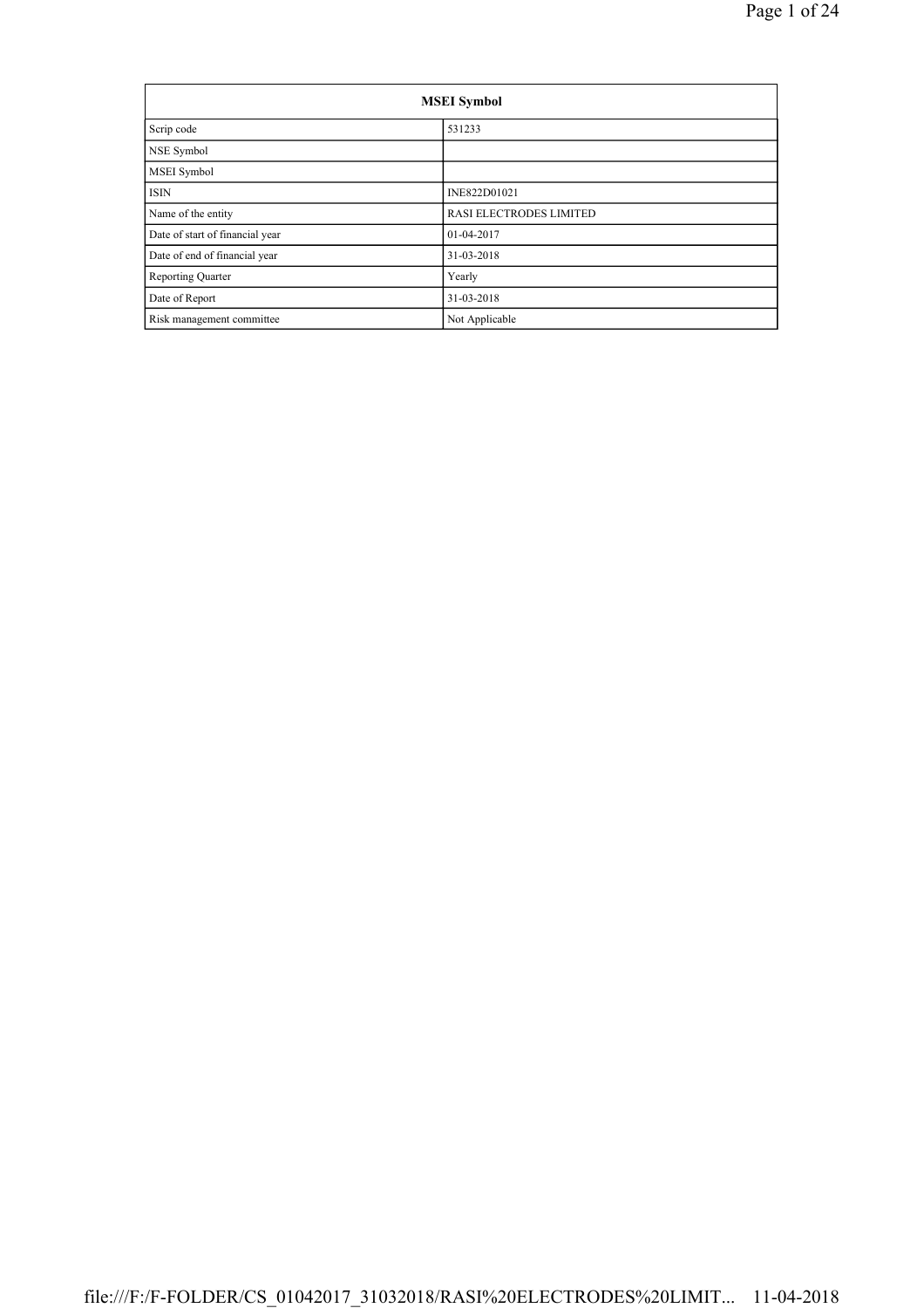| Annexure I                                                                                |  |
|-------------------------------------------------------------------------------------------|--|
| Annexure I to be submitted by listed entity on quarterly basis                            |  |
| I. Composition of Board of Directors                                                      |  |
| Disclosure of notes on composition of board of directors explanatory                      |  |
| Is there any change in information of board of directors compare to previous quarter   No |  |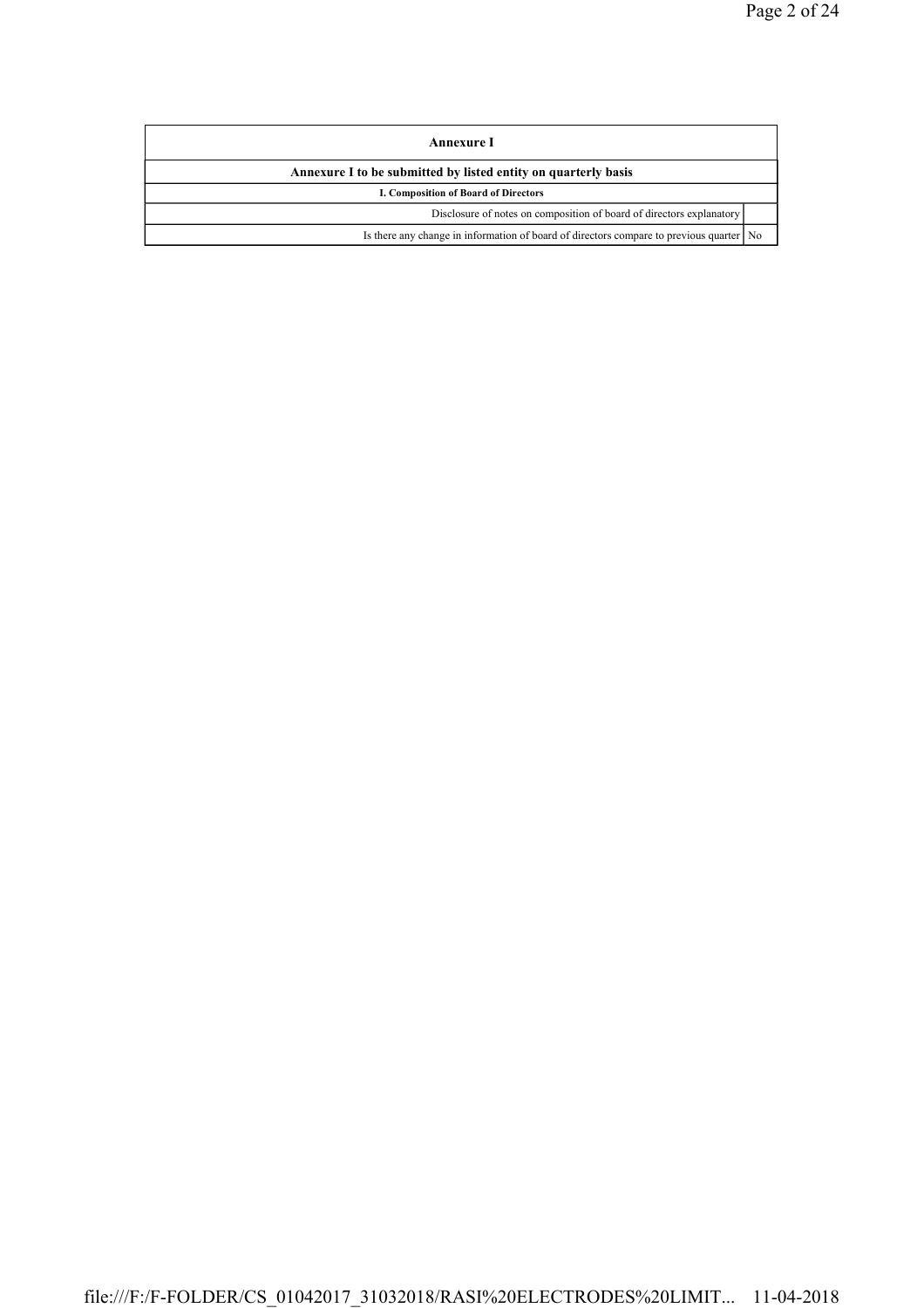| Annexure 1                                                                      |  |
|---------------------------------------------------------------------------------|--|
| <b>II. Composition of Committees</b>                                            |  |
| Disclosure of notes on composition of committees explanatory                    |  |
| Is there any change in information of committees compare to previous quarter No |  |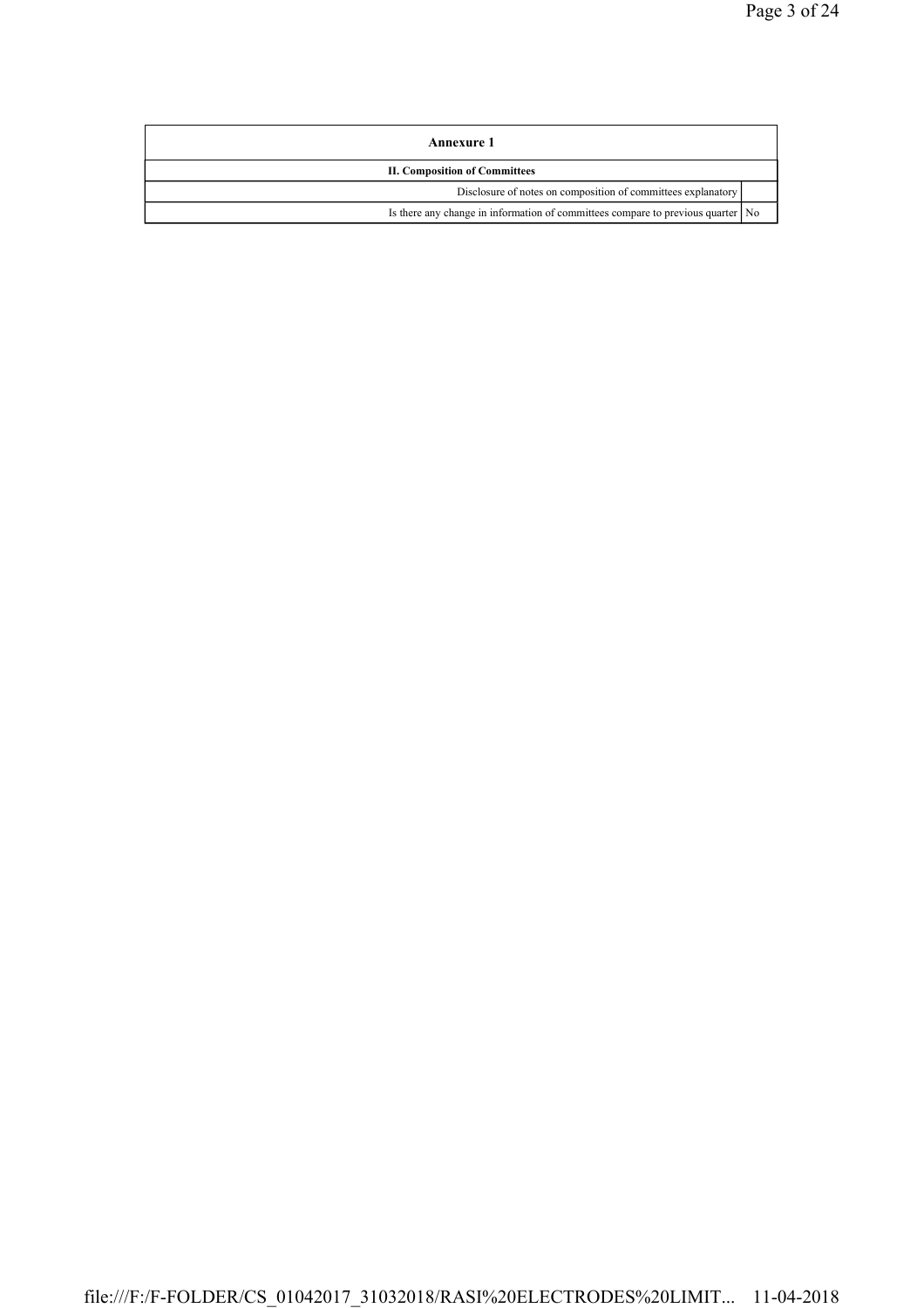| <b>Audit Committee Details</b> |            |                           |                         |                         |         |
|--------------------------------|------------|---------------------------|-------------------------|-------------------------|---------|
|                                | DIN Number | Name of Committee members | Category 1 of directors | Category 2 of directors | Remarks |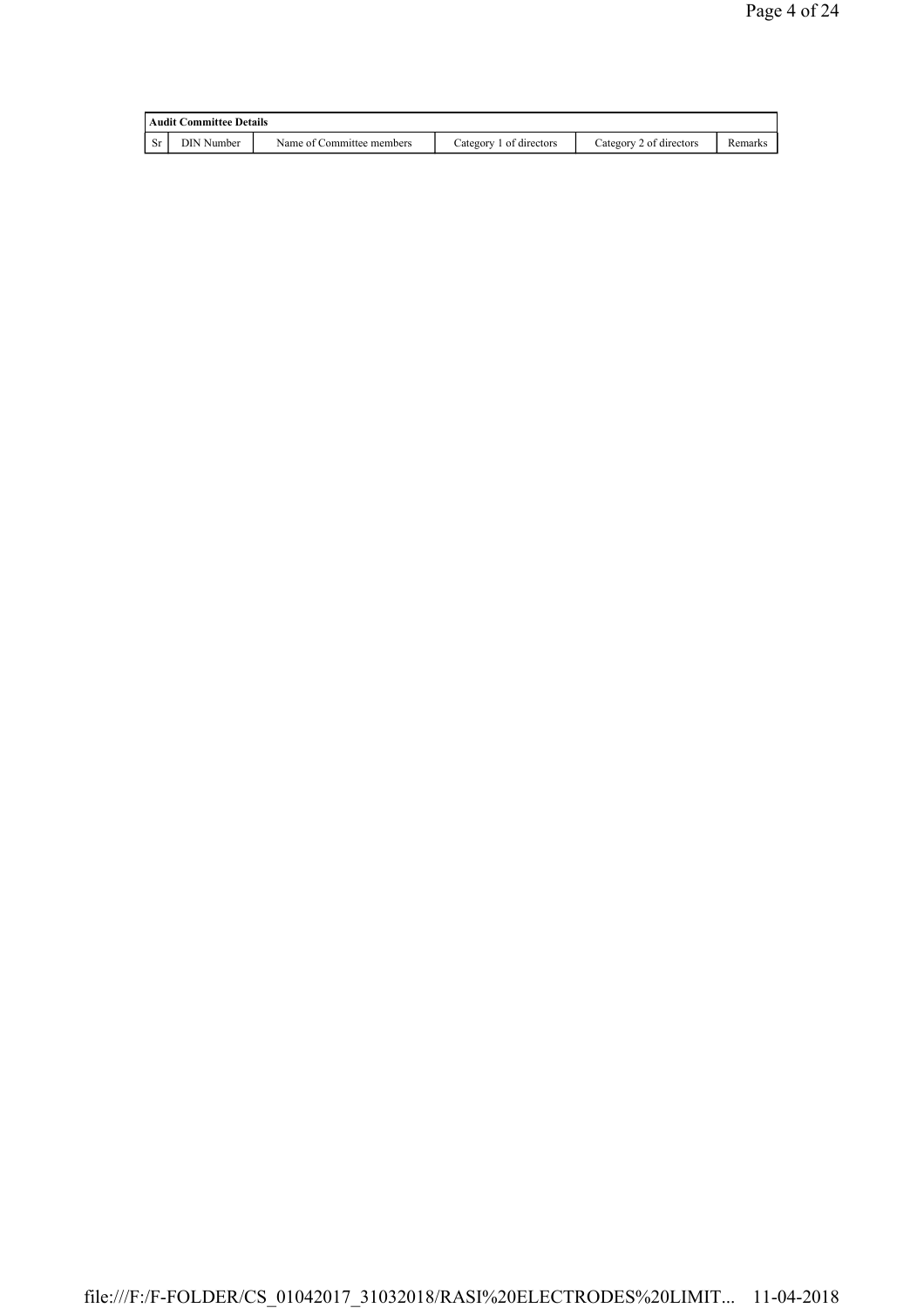| Nomination and remuneration committee |            |                           |                         |                         |         |  |
|---------------------------------------|------------|---------------------------|-------------------------|-------------------------|---------|--|
| <b>Sr</b>                             | DIN Number | Name of Committee members | Category 1 of directors | Category 2 of directors | Remarks |  |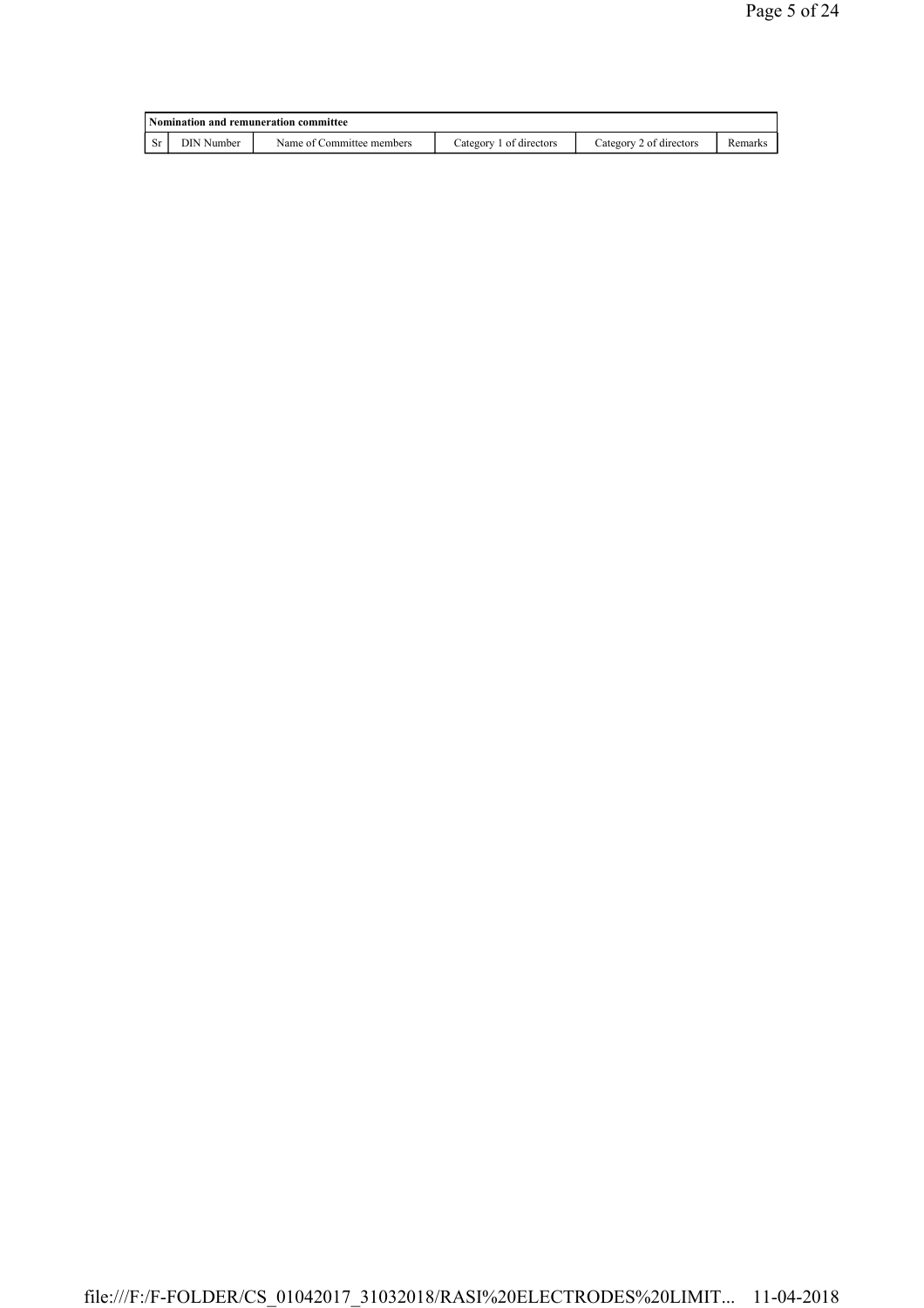| <b>Stakeholders Relationship Committee</b> |                   |                           |                         |                         |         |  |
|--------------------------------------------|-------------------|---------------------------|-------------------------|-------------------------|---------|--|
|                                            | <b>DIN</b> Number | Name of Committee members | Category 1 of directors | Category 2 of directors | Remarks |  |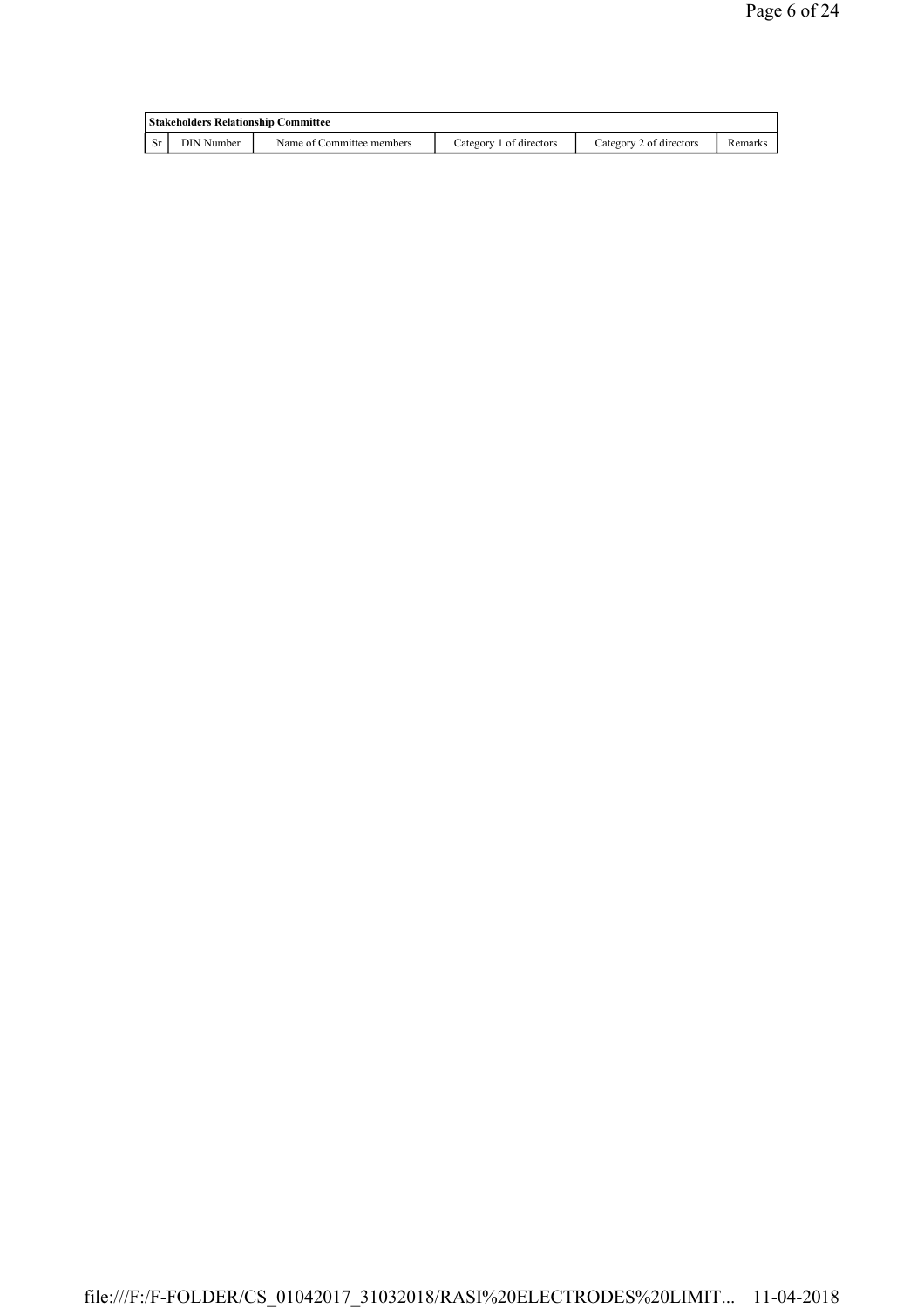| <b>Risk Management Committee</b> |                           |                         |                         |         |  |
|----------------------------------|---------------------------|-------------------------|-------------------------|---------|--|
| DIN Number                       | Name of Committee members | Category 1 of directors | Category 2 of directors | Remarks |  |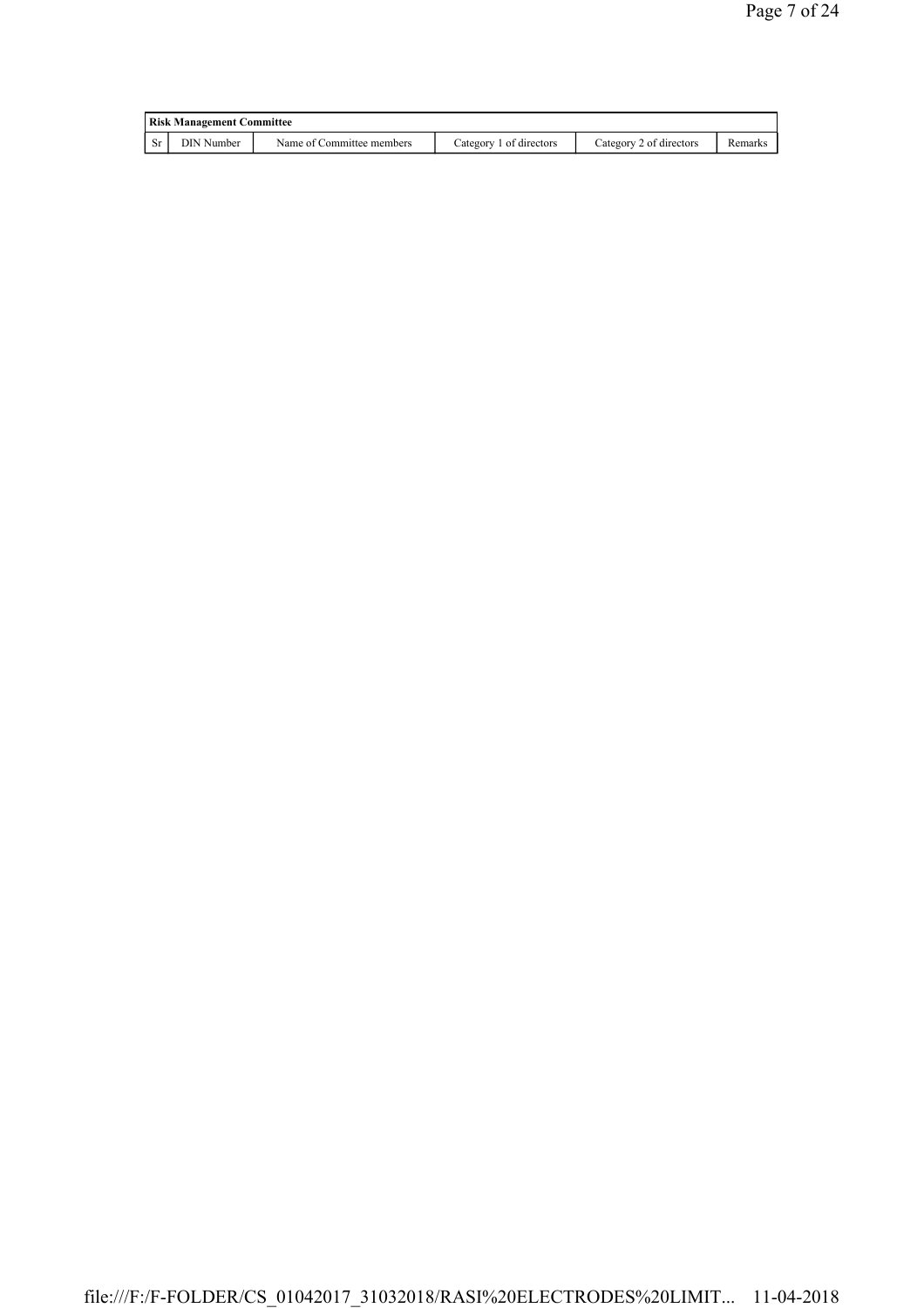| Corporate Social Responsibility Committee |                           |                         |                         |         |  |  |
|-------------------------------------------|---------------------------|-------------------------|-------------------------|---------|--|--|
| DIN Number                                | Name of Committee members | Category 1 of directors | Category 2 of directors | Remarks |  |  |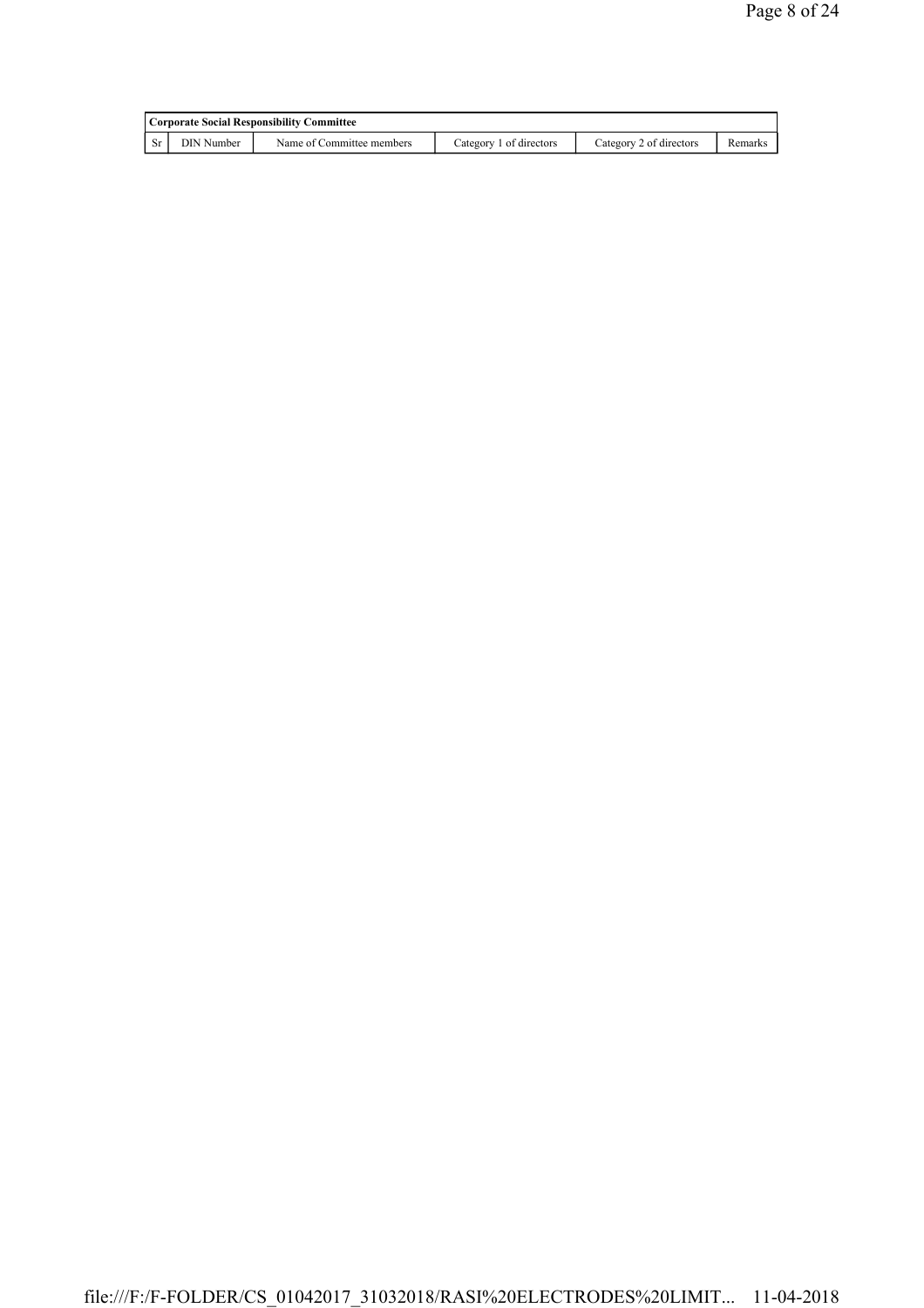| <b>Other Committee</b> |                                                                                                                         |  |  |  |  |  |
|------------------------|-------------------------------------------------------------------------------------------------------------------------|--|--|--|--|--|
|                        | ST DIN Number Name of Committee members Name of other committee Category 1 of directors Category 2 of directors Remarks |  |  |  |  |  |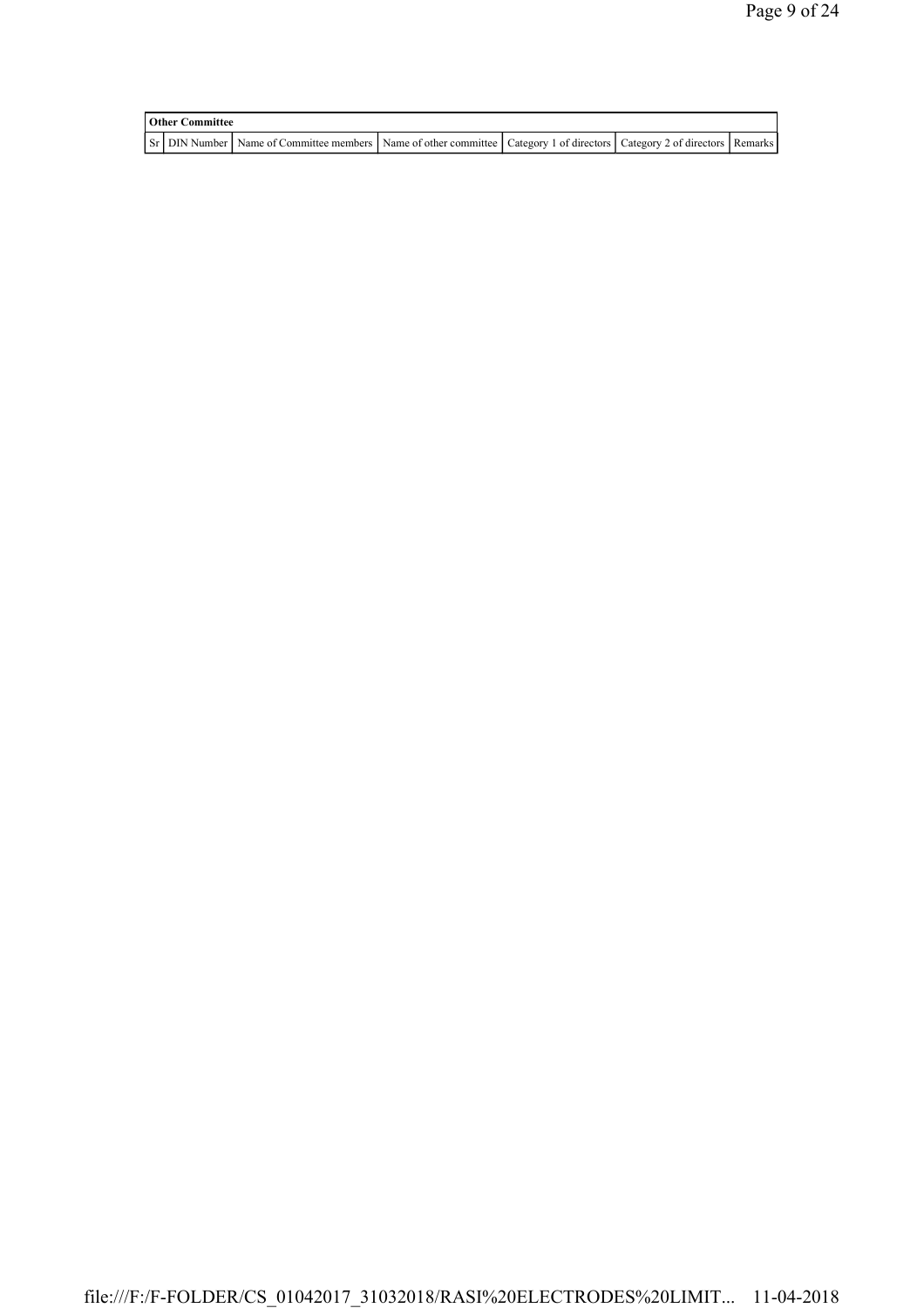|            | <b>Annexure 1</b>                                      |                                                                  |                                                                |  |  |  |  |
|------------|--------------------------------------------------------|------------------------------------------------------------------|----------------------------------------------------------------|--|--|--|--|
|            | <b>Annexure 1</b>                                      |                                                                  |                                                                |  |  |  |  |
|            | <b>III. Meeting of Board of Directors</b>              |                                                                  |                                                                |  |  |  |  |
|            |                                                        | Disclosure of notes on meeting of board of directors explanatory |                                                                |  |  |  |  |
| <b>Sr</b>  | Date(s) of meeting (if any) in the<br>previous quarter | Date(s) of meeting (if any) in the<br>current quarter            | Maximum gap between any two consecutive (in<br>number of days) |  |  |  |  |
|            | 14-12-2017                                             |                                                                  |                                                                |  |  |  |  |
| $\sqrt{2}$ |                                                        | 14-02-2018                                                       | 61                                                             |  |  |  |  |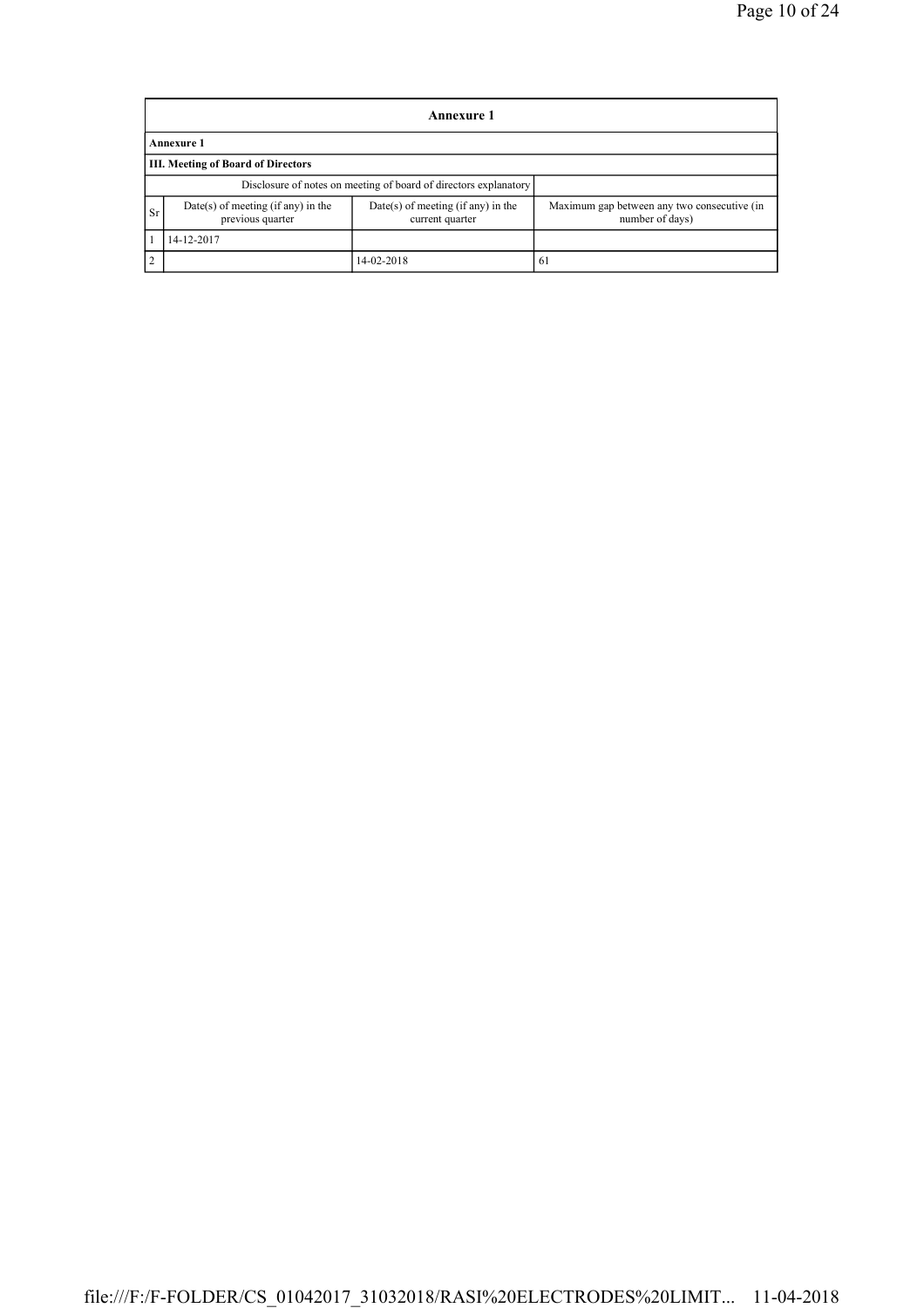|                                                          | <b>Annexure 1</b>                                |                                                                        |                                                     |                                 |                                                                      |                                                                               |                                                 |  |
|----------------------------------------------------------|--------------------------------------------------|------------------------------------------------------------------------|-----------------------------------------------------|---------------------------------|----------------------------------------------------------------------|-------------------------------------------------------------------------------|-------------------------------------------------|--|
|                                                          | <b>IV. Meeting of Committees</b>                 |                                                                        |                                                     |                                 |                                                                      |                                                                               |                                                 |  |
| Disclosure of notes on meeting of committees explanatory |                                                  |                                                                        |                                                     |                                 |                                                                      |                                                                               |                                                 |  |
| Sr                                                       | Name of<br>Committee                             | $Date(s)$ of<br>meeting of the<br>committee in the<br>relevant quarter | Whether<br>requirement of<br>Ouorum met<br>(Yes/No) | Requirement<br>of Quorum<br>met | Date(s) of<br>meeting of the<br>committee in the<br>previous quarter | Maximum gap<br>between any two<br>consecutive meetings<br>(in number of days) | Name of other<br>committee                      |  |
| $\mathbf{1}$                                             | <b>Audit Committee</b>                           | 14-02-2018                                                             | Yes                                                 | 3                               | 14-12-2017                                                           | 61                                                                            |                                                 |  |
| 2                                                        | Nomination and<br>remuneration<br>committee      |                                                                        | Yes                                                 | 3                               | 14-12-2017                                                           | 121                                                                           |                                                 |  |
| 3                                                        | <b>Stakeholders</b><br>Relationship<br>Committee | 22-01-2018                                                             | Yes                                                 | 3                               |                                                                      | 38                                                                            |                                                 |  |
| 4                                                        | <b>Stakeholders</b><br>Relationship<br>Committee | 22-03-2018                                                             | Yes                                                 | 3                               |                                                                      | 58                                                                            |                                                 |  |
| 5                                                        | Other Committee                                  | 14-02-2018                                                             | Yes                                                 | 3                               |                                                                      |                                                                               | Committee of<br>Independent<br><b>Directors</b> |  |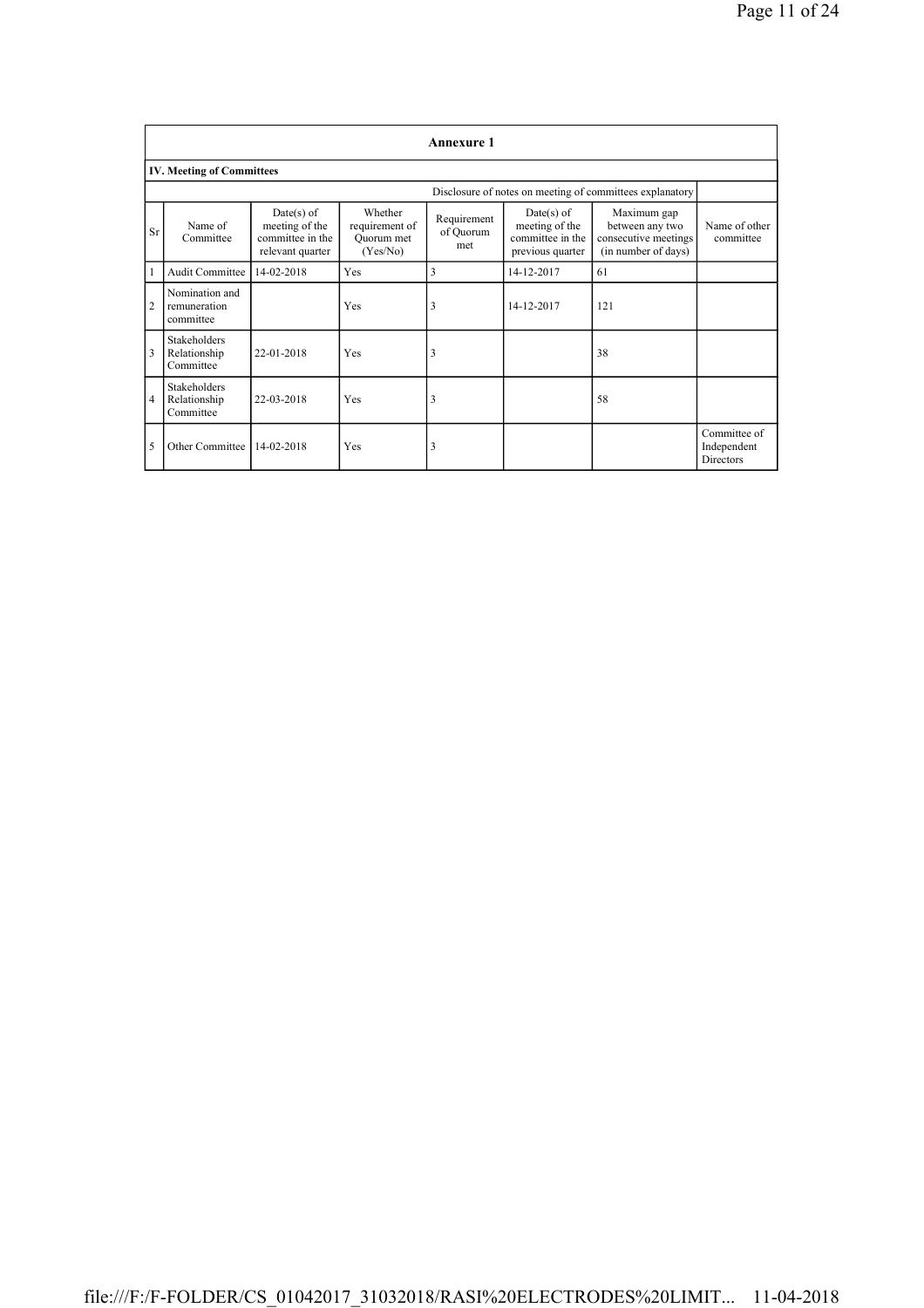|                | Annexure 1                                                                                                |                                  |                                                                    |  |  |  |  |
|----------------|-----------------------------------------------------------------------------------------------------------|----------------------------------|--------------------------------------------------------------------|--|--|--|--|
|                | V. Related Party Transactions                                                                             |                                  |                                                                    |  |  |  |  |
| Sr             | Subject                                                                                                   | Compliance status<br>(Yes/No/NA) | If status is "No" details of non-<br>compliance may be given here. |  |  |  |  |
|                | Whether prior approval of audit committee obtained                                                        | Yes                              |                                                                    |  |  |  |  |
| $\overline{2}$ | Whether shareholder approval obtained for material RPT                                                    | NA                               |                                                                    |  |  |  |  |
| $\overline{3}$ | Whether details of RPT entered into pursuant to omnibus approval<br>have been reviewed by Audit Committee | NA                               |                                                                    |  |  |  |  |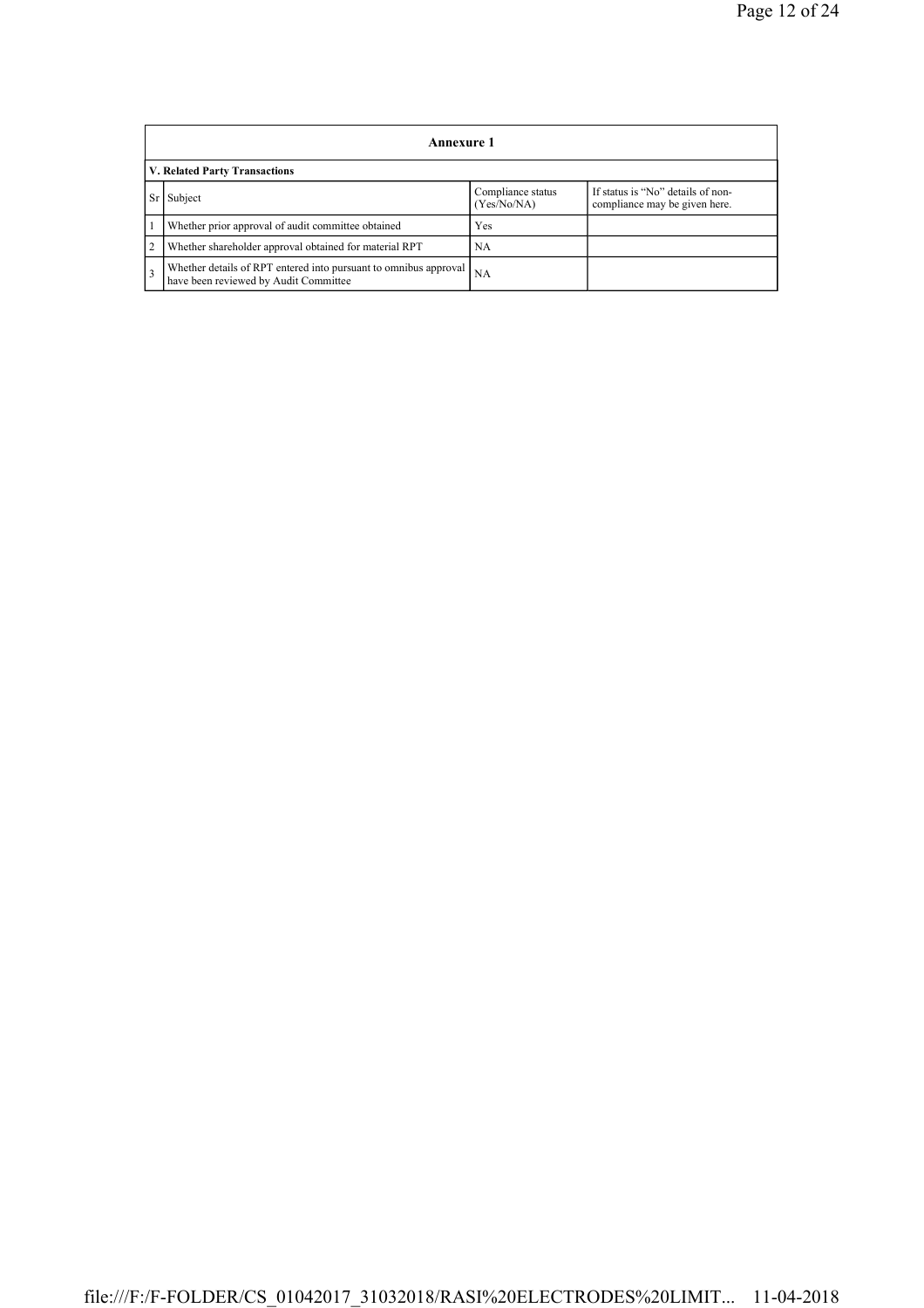|                | <b>Annexure 1</b>                                                                                                                                                                                               |                               |  |  |
|----------------|-----------------------------------------------------------------------------------------------------------------------------------------------------------------------------------------------------------------|-------------------------------|--|--|
|                | <b>VI.</b> Affirmations                                                                                                                                                                                         |                               |  |  |
|                | Sr Subject                                                                                                                                                                                                      | Compliance status<br>(Yes/No) |  |  |
| $\mathbf{1}$   | The composition of Board of Directors is in terms of SEBI (Listing obligations and disclosure requirements)<br>Regulations, 2015                                                                                | Yes                           |  |  |
| $\overline{2}$ | The composition of the following committees is in terms of SEBI(Listing obligations and disclosure<br>requirements) Regulations, 2015 a. Audit Committee                                                        | Yes                           |  |  |
| $\mathbf{3}$   | The composition of the following committees is in terms of SEBI(Listing obligations and disclosure<br>requirements) Regulations, 2015. b. Nomination & remuneration committee                                   | Yes                           |  |  |
| $\overline{4}$ | The composition of the following committees is in terms of SEBI(Listing obligations and disclosure<br>requirements) Regulations, 2015. c. Stakeholders relationship committee                                   | Yes                           |  |  |
| 5              | The composition of the following committees is in terms of SEBI(Listing obligations and disclosure<br>requirements) Regulations, 2015. d. Risk management committee (applicable to the top 100 listed entities) | <b>NA</b>                     |  |  |
| 6              | The committee members have been made aware of their powers, role and responsibilities as specified in SEBI<br>(Listing obligations and disclosure requirements) Regulations, 2015.                              | Yes                           |  |  |
| $\overline{7}$ | The meetings of the board of directors and the above committees have been conducted in the manner as specified<br>in SEBI (Listing obligations and disclosure requirements) Regulations, 2015.                  | Yes                           |  |  |
| 8              | This report and/or the report submitted in the previous quarter has been placed before Board of Directors.                                                                                                      | Yes                           |  |  |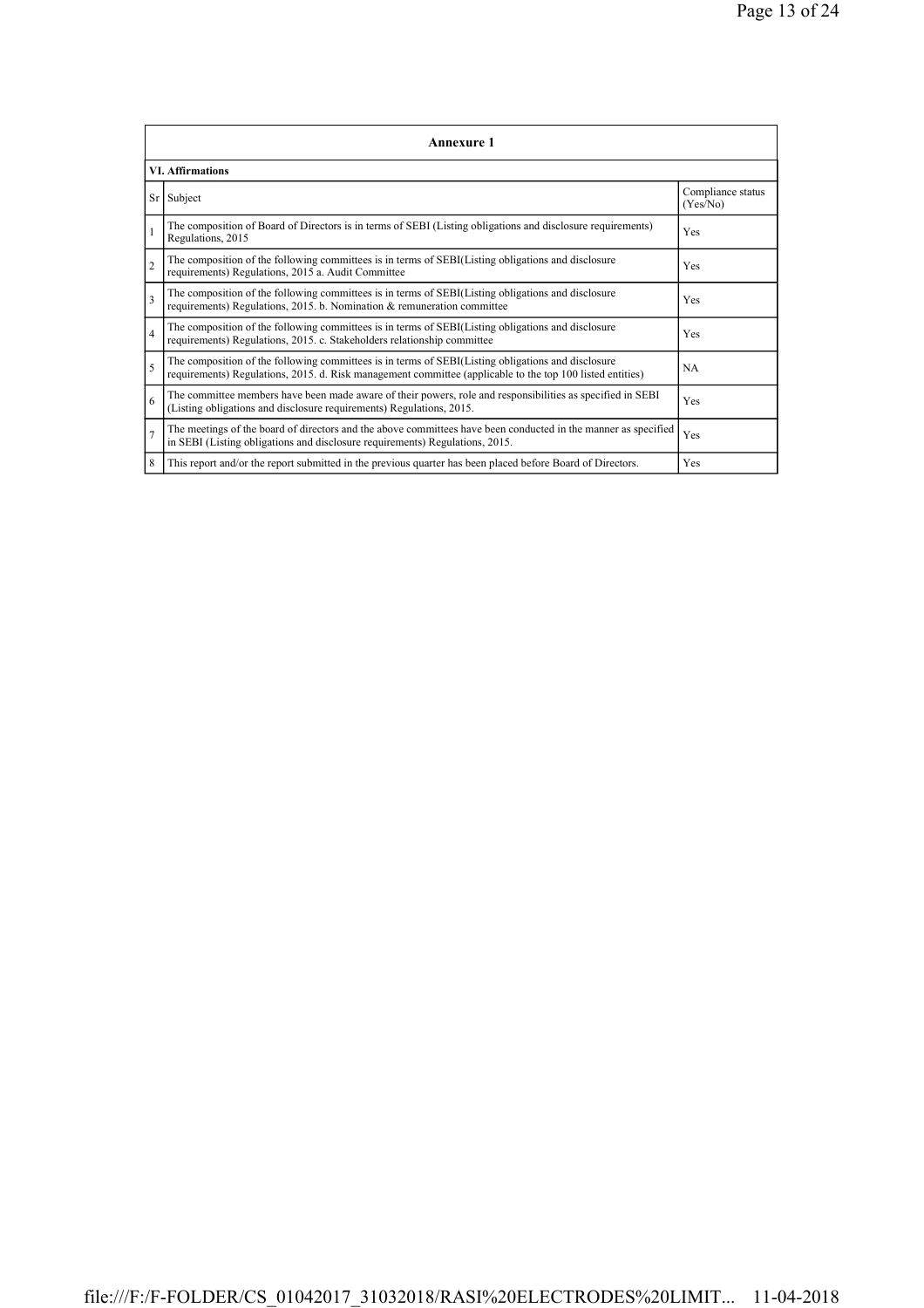|           | <b>Annexure 1</b>            |                           |  |
|-----------|------------------------------|---------------------------|--|
| <b>Sr</b> | Subject<br>Compliance status |                           |  |
|           | Name of signatory            | <b>B POPATLAL KOTHARI</b> |  |
|           | Designation                  | Managing Director         |  |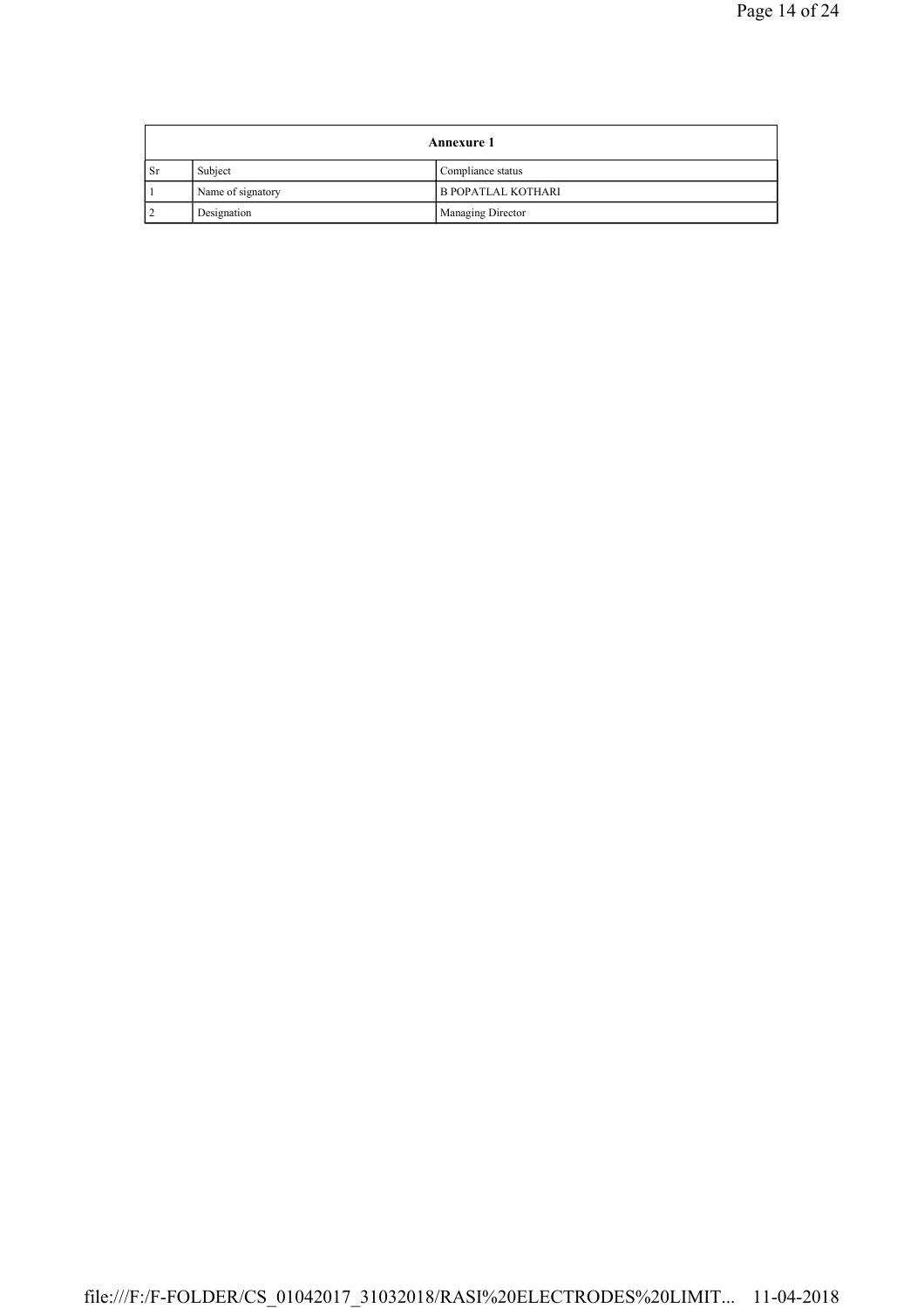|                | <b>Annexure II</b>                                                         |                                  |                                                                                                                 |                        |  |
|----------------|----------------------------------------------------------------------------|----------------------------------|-----------------------------------------------------------------------------------------------------------------|------------------------|--|
|                |                                                                            |                                  | Annexure II to be submitted by listed entity at the end of the financial year (for the whole of financial year) |                        |  |
|                | I. Disclosure on website in terms of Listing Regulations                   |                                  |                                                                                                                 |                        |  |
|                | Sr Item                                                                    | Compliance status<br>(Yes/No/NA) | If status is "No" details of non-<br>compliance may be given here.                                              | Web address            |  |
| 1              | Details of business                                                        | <b>Yes</b>                       |                                                                                                                 | www.rasielectrodes.com |  |
| $\overline{2}$ | Terms and conditions of appointment of<br>independent directors            | Yes                              |                                                                                                                 | www.rasielectrodes.com |  |
| 3              | Composition of various committees of<br>board of directors                 | Yes                              |                                                                                                                 | www.rasielectrodes.com |  |
| $\overline{4}$ | Code of conduct of board of directors and<br>senior management personnel   | Yes                              |                                                                                                                 | www.rasielectrodes.com |  |
| 5              | Details of establishment of vigil<br>mechanism/ Whistle Blower policy      | Yes                              |                                                                                                                 | www.rasielectrodes.com |  |
| 6              | Criteria of making payments to non-<br>executive directors                 | Yes                              |                                                                                                                 | www.rasielectrodes.com |  |
| 7              | Policy on dealing with related party<br>transactions                       | Yes                              |                                                                                                                 | www.rasielectrodes.com |  |
| 8              | Policy for determining 'material'<br>subsidiaries                          | <b>NA</b>                        |                                                                                                                 |                        |  |
| $\mathbf Q$    | Details of familiarization programmes<br>imparted to independent directors | Yes                              |                                                                                                                 | www.rasielectrodes.com |  |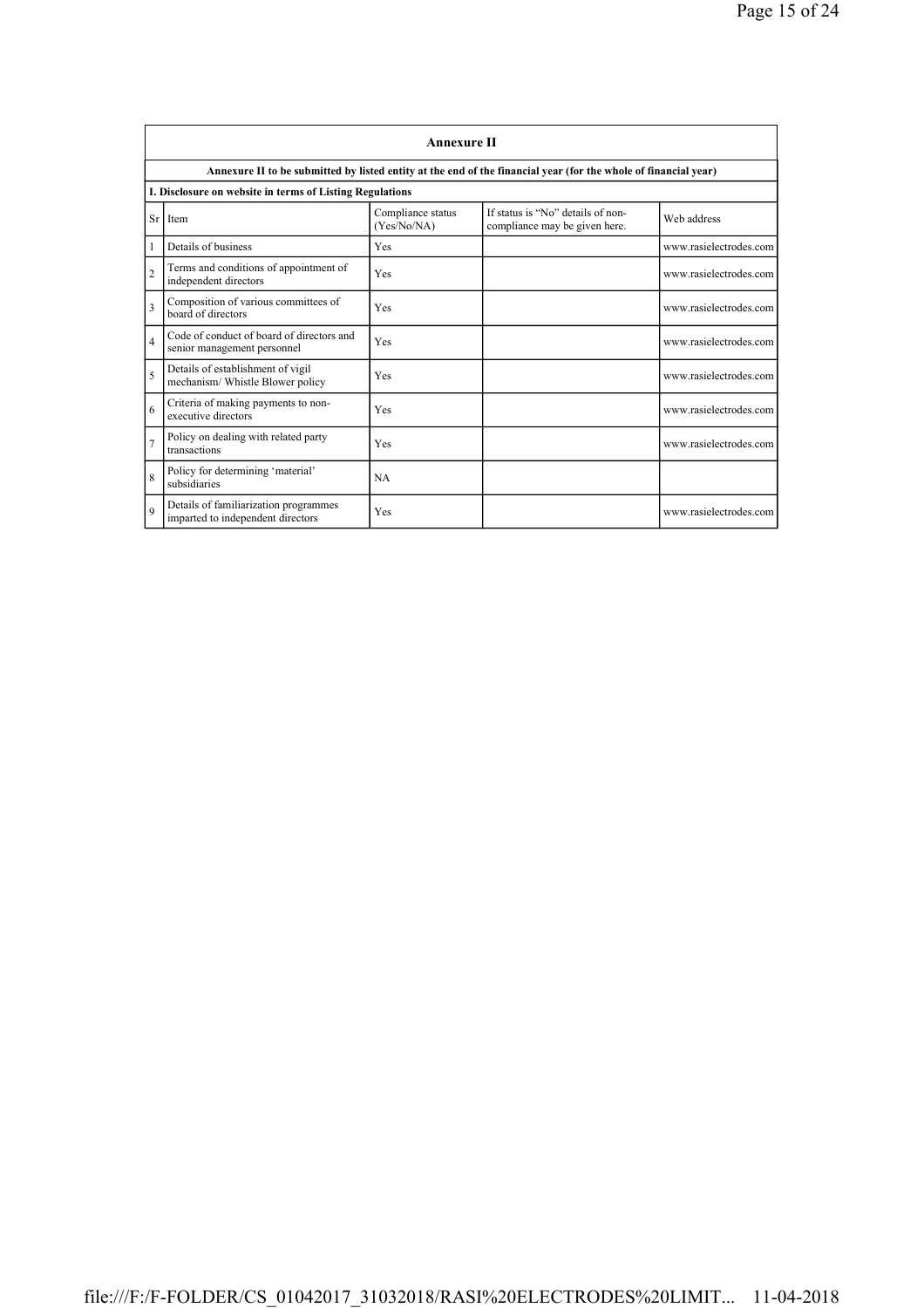|                 | <b>Annexure II</b>                                                                                                                            |                                  |                                                                      |                        |  |
|-----------------|-----------------------------------------------------------------------------------------------------------------------------------------------|----------------------------------|----------------------------------------------------------------------|------------------------|--|
|                 | Annexure II to be submitted by listed entity at the end of the financial year (for the whole of financial year)                               |                                  |                                                                      |                        |  |
|                 | I. Disclosure on website in terms of Listing Regulations                                                                                      |                                  |                                                                      |                        |  |
| <b>Sr</b>       | Item                                                                                                                                          | Compliance status<br>(Yes/No/NA) | If status is "No" details of<br>non-compliance may be<br>given here. | Web address            |  |
| 10              | Contact information of the designated officials of the<br>listed entity who are responsible for assisting and<br>handling investor grievances | Yes                              |                                                                      | www.rasielectrodes.com |  |
| 11              | email address for grievance redressal and other<br>relevant details                                                                           | Yes                              |                                                                      | www.rasielectrodes.com |  |
| 12              | Financial results                                                                                                                             | Yes                              |                                                                      | www.rasielectrodes.com |  |
| 13              | Shareholding pattern                                                                                                                          | Yes                              |                                                                      | www.rasielectrodes.com |  |
| 14              | Details of agreements entered into with the media<br>companies and/or their associates                                                        | NA                               |                                                                      |                        |  |
| 15 <sup>1</sup> | New name and the old name of the listed entity                                                                                                | <b>NA</b>                        |                                                                      |                        |  |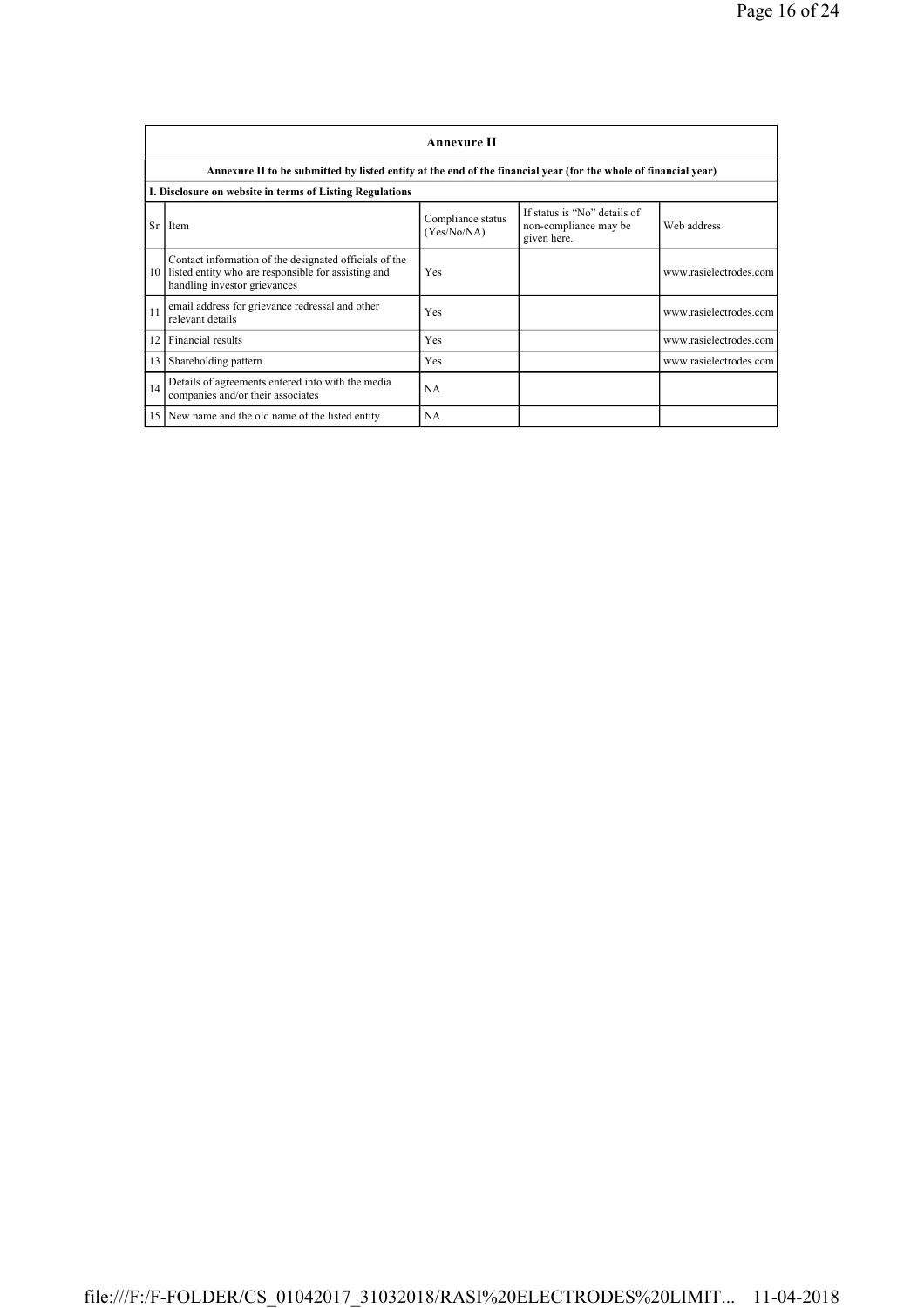|                | <b>Annexure II</b>                                                                                                   |                      |                                  |                                                                    |  |
|----------------|----------------------------------------------------------------------------------------------------------------------|----------------------|----------------------------------|--------------------------------------------------------------------|--|
|                | <b>II. Annual Affirmations</b>                                                                                       |                      |                                  |                                                                    |  |
| <b>Sr</b>      | Particulars                                                                                                          | Regulation<br>Number | Compliance status<br>(Yes/No/NA) | If status is "No" details of non-<br>compliance may be given here. |  |
| $\mathbf{1}$   | Independent director(s) have been appointed in terms of<br>specified criteria of 'independence' and/or 'eligibility' | 16(1)(b) & 25<br>(6) | Yes                              |                                                                    |  |
| $\overline{2}$ | Board composition                                                                                                    | 17(1)                | Yes                              |                                                                    |  |
| 3              | Meeting of Board of directors                                                                                        | 17(2)                | Yes                              |                                                                    |  |
| 4              | Review of Compliance Reports                                                                                         | 17(3)                | Yes                              |                                                                    |  |
| 5              | Plans for orderly succession for appointments                                                                        | 17(4)                | Yes                              |                                                                    |  |
| 6              | Code of Conduct                                                                                                      | 17(5)                | Yes                              |                                                                    |  |
| 7              | Fees/compensation                                                                                                    | 17(6)                | Yes                              |                                                                    |  |
| 8              | Minimum Information                                                                                                  | 17(7)                | Yes                              |                                                                    |  |
| 9              | Compliance Certificate                                                                                               | 17(8)                | Yes                              |                                                                    |  |
|                | 10 Risk Assessment & Management                                                                                      | 17(9)                | Yes                              |                                                                    |  |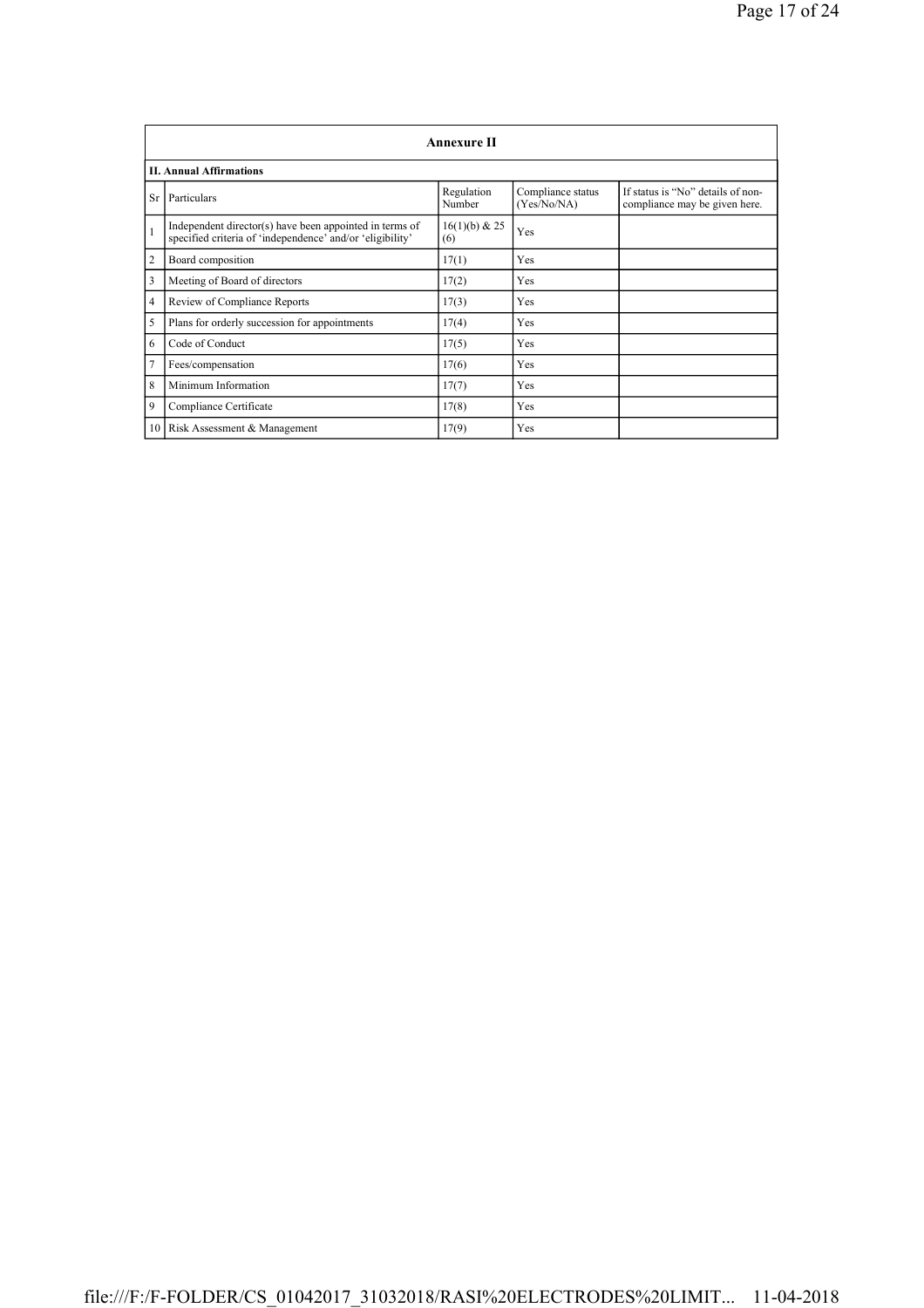|                 | Annexure II                                                                        |                                 |                                  |                                                                    |  |
|-----------------|------------------------------------------------------------------------------------|---------------------------------|----------------------------------|--------------------------------------------------------------------|--|
|                 | <b>II. Annual Affirmations</b>                                                     |                                 |                                  |                                                                    |  |
| <b>Sr</b>       | Particulars                                                                        | Regulation<br>Number            | Compliance status<br>(Yes/No/NA) | If status is "No" details of non-<br>compliance may be given here. |  |
| 11              | Performance Evaluation of Independent<br><b>Directors</b>                          | 17(10)                          | Yes                              |                                                                    |  |
| 12              | Composition of Audit Committee                                                     | 18(1)                           | Yes                              |                                                                    |  |
| 13              | Meeting of Audit Committee                                                         | 18(2)                           | Yes                              |                                                                    |  |
| 14              | Composition of nomination & remuneration<br>committee                              | 19(1) & (2)                     | Yes                              |                                                                    |  |
| 15              | Composition of Stakeholder Relationship<br>Committee                               | 20(1) & (2)                     | Yes                              |                                                                    |  |
| 16              | Composition and role of risk management<br>committee                               | 21(1), (2), (3), (4)            | <b>NA</b>                        |                                                                    |  |
| 17              | Vigil Mechanism                                                                    | 22                              | Yes                              |                                                                    |  |
| 18 <sup>1</sup> | Policy for related party Transaction                                               | 23(1), (5), (6), (7)<br>$\&(8)$ | Yes                              |                                                                    |  |
| 19              | Prior or Omnibus approval of Audit Committee<br>for all related party transactions | 23(2), (3)                      | NA.                              |                                                                    |  |
| 20              | Approval for material related party transactions                                   | 23(4)                           | <b>NA</b>                        |                                                                    |  |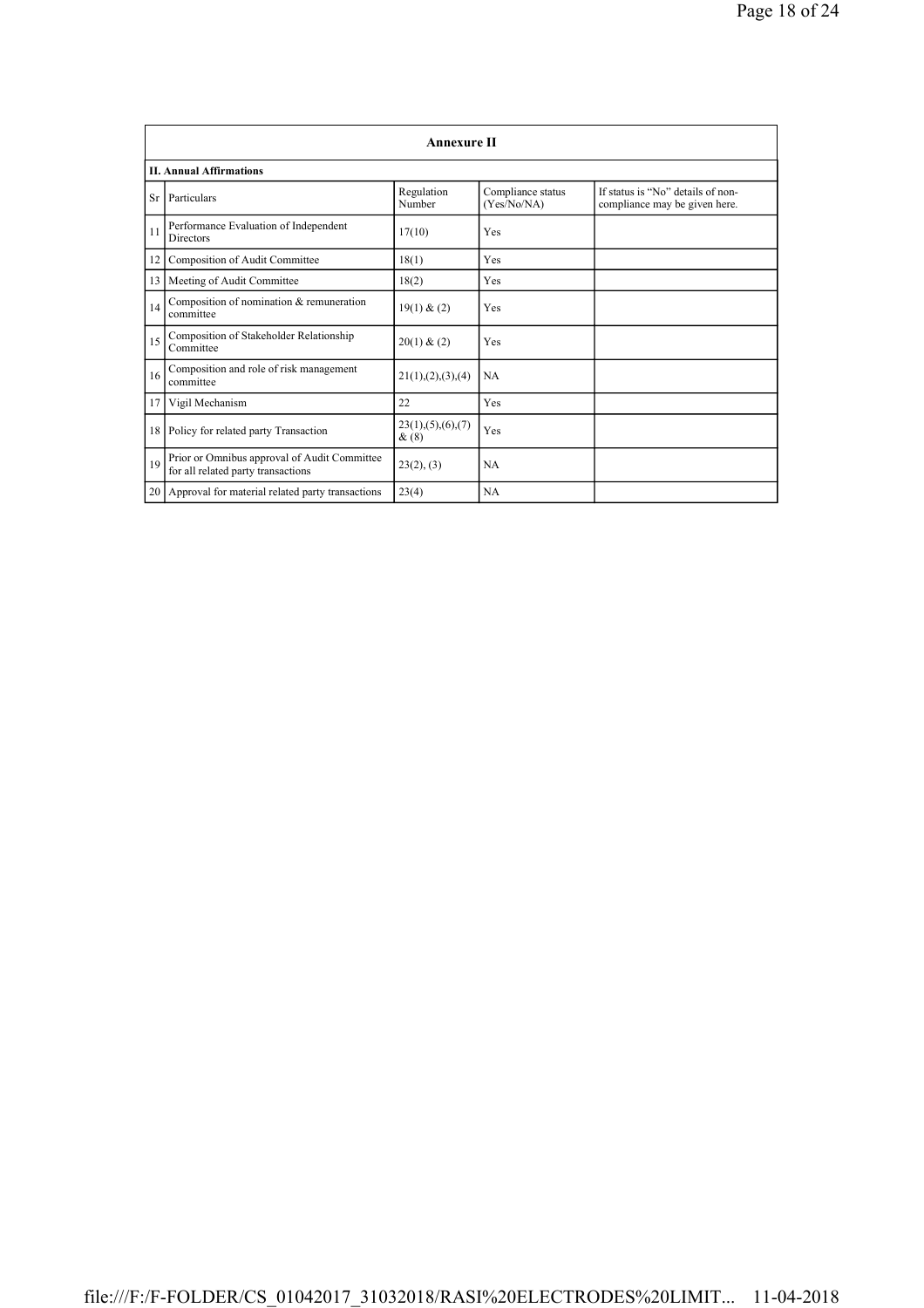|    | <b>Annexure II</b>                                                                                                      |                               |                                  |                                                                    |
|----|-------------------------------------------------------------------------------------------------------------------------|-------------------------------|----------------------------------|--------------------------------------------------------------------|
|    | <b>II. Annual Affirmations</b>                                                                                          |                               |                                  |                                                                    |
| Sr | Particulars                                                                                                             | Regulation<br>Number          | Compliance status<br>(Yes/No/NA) | If status is "No" details of non-<br>compliance may be given here. |
| 21 | Composition of Board of Directors of unlisted material<br>Subsidiary                                                    | 24(1)                         | NA.                              |                                                                    |
| 22 | Other Corporate Governance requirements with respect to<br>subsidiary of listed entity                                  | 24(2), (3), (4),<br>(5) & (6) | NA                               |                                                                    |
| 23 | Maximum Directorship & Tenure                                                                                           | 25(1) & (2)                   | Yes                              |                                                                    |
| 24 | Meeting of independent directors                                                                                        | 25(3) & (4)                   | Yes                              |                                                                    |
| 25 | Familiarization of independent directors                                                                                | 25(7)                         | Yes                              |                                                                    |
| 26 | Memberships in Committees                                                                                               | 26(1)                         | Yes                              |                                                                    |
| 27 | Affirmation with compliance to code of conduct from<br>members of Board of Directors and Senior management<br>personnel | 26(3)                         | Yes                              |                                                                    |
| 28 | Disclosure of Shareholding by Non-Executive Directors                                                                   | 26(4)                         | Yes                              |                                                                    |
| 29 | Policy with respect to Obligations of directors and senior<br>management                                                | $26(2)$ & $26(5)$             | Yes                              |                                                                    |
|    | Any other information to be provided - Add Notes                                                                        |                               |                                  |                                                                    |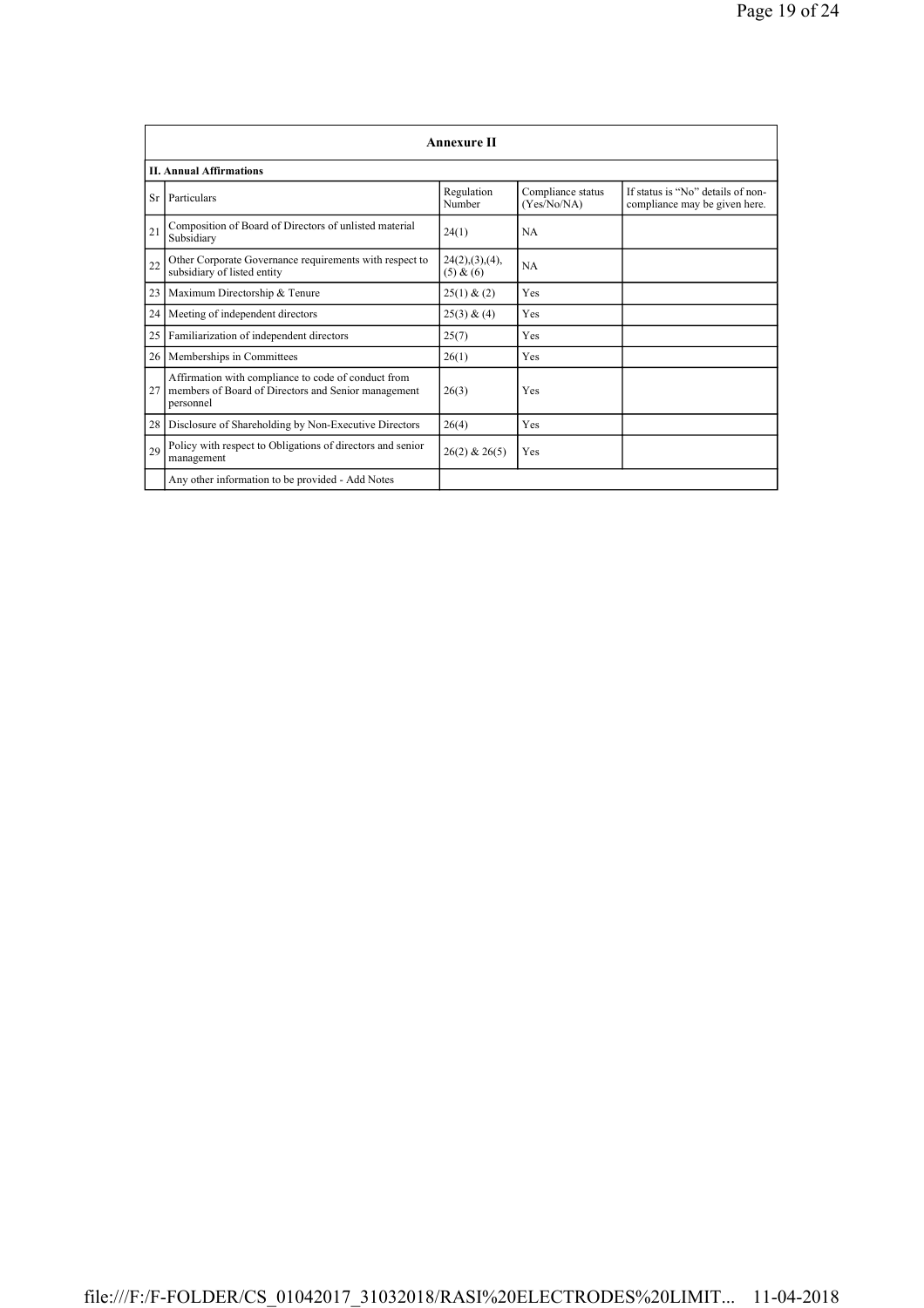|     | <b>Annexure II</b> |  |
|-----|--------------------|--|
|     | Name of signatory  |  |
| ר ו | Designation        |  |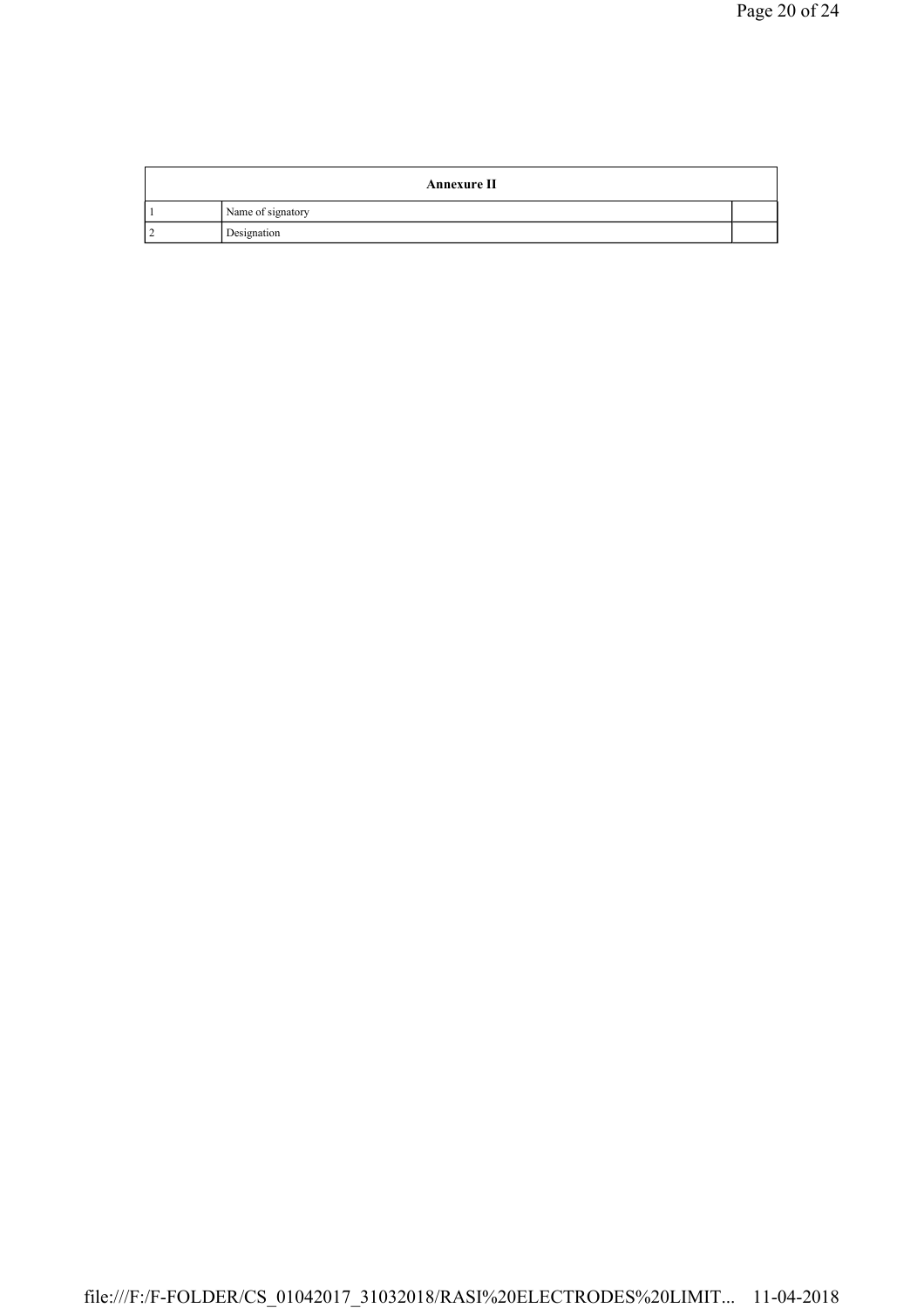|    | Annexure II                                                                                                                                                                 |                                         |  |  |
|----|-----------------------------------------------------------------------------------------------------------------------------------------------------------------------------|-----------------------------------------|--|--|
|    | <b>III.</b> Affirmations                                                                                                                                                    |                                         |  |  |
| Sr | <b>Particulars</b>                                                                                                                                                          | <b>Compliance status</b><br>(Yes/No/NA) |  |  |
|    | The Listed Entity has approved Material Subsidiary Policy and the Corporate Governance requirements<br>with respect to subsidiary of Listed Entity have been complied<br>NA |                                         |  |  |
|    | Any other information to be provided                                                                                                                                        |                                         |  |  |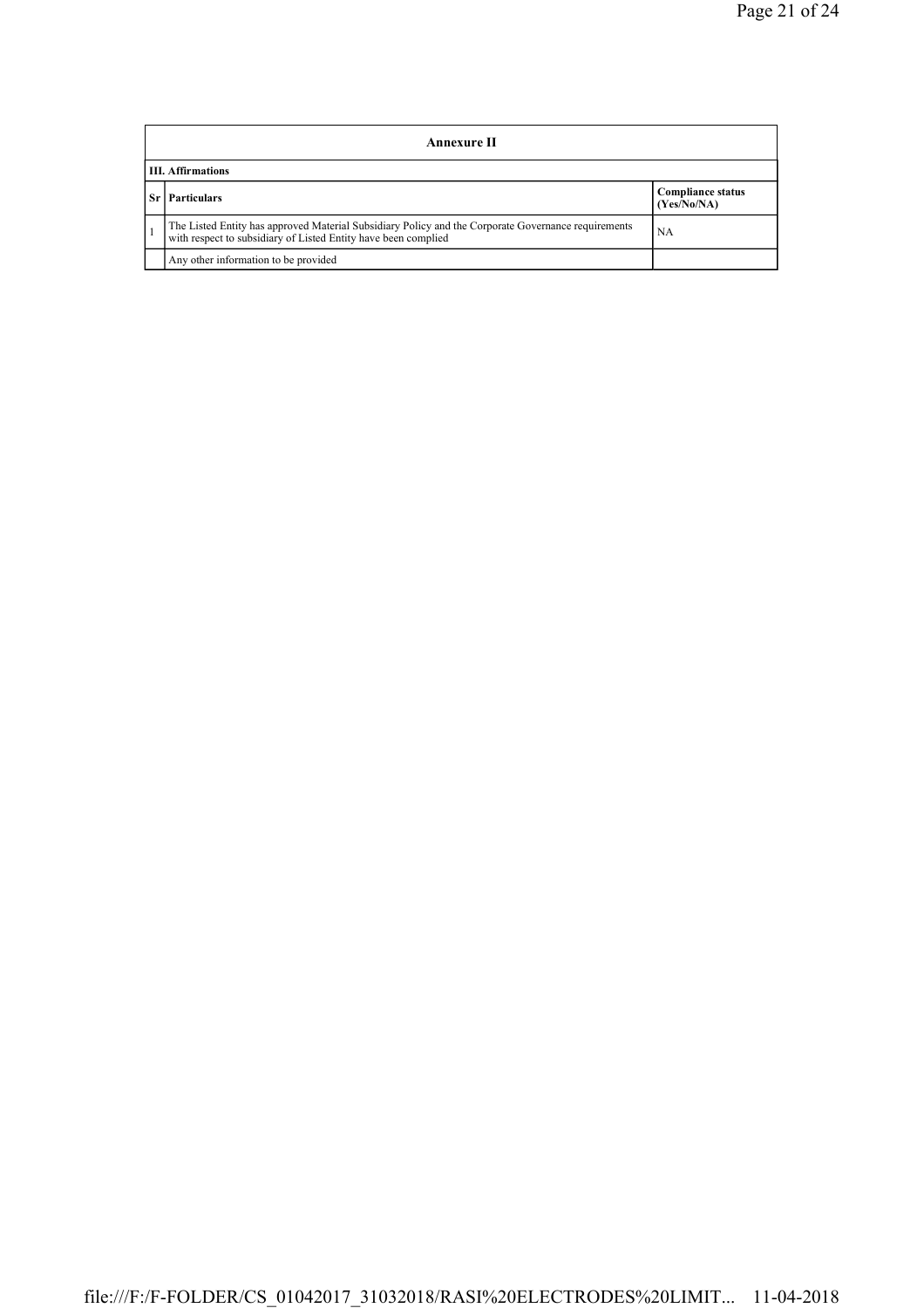| Annexure II |                   |                           |
|-------------|-------------------|---------------------------|
|             | Name of signatory | <b>B POPATLAL KOTHARI</b> |
|             | Designation       | Managing Director         |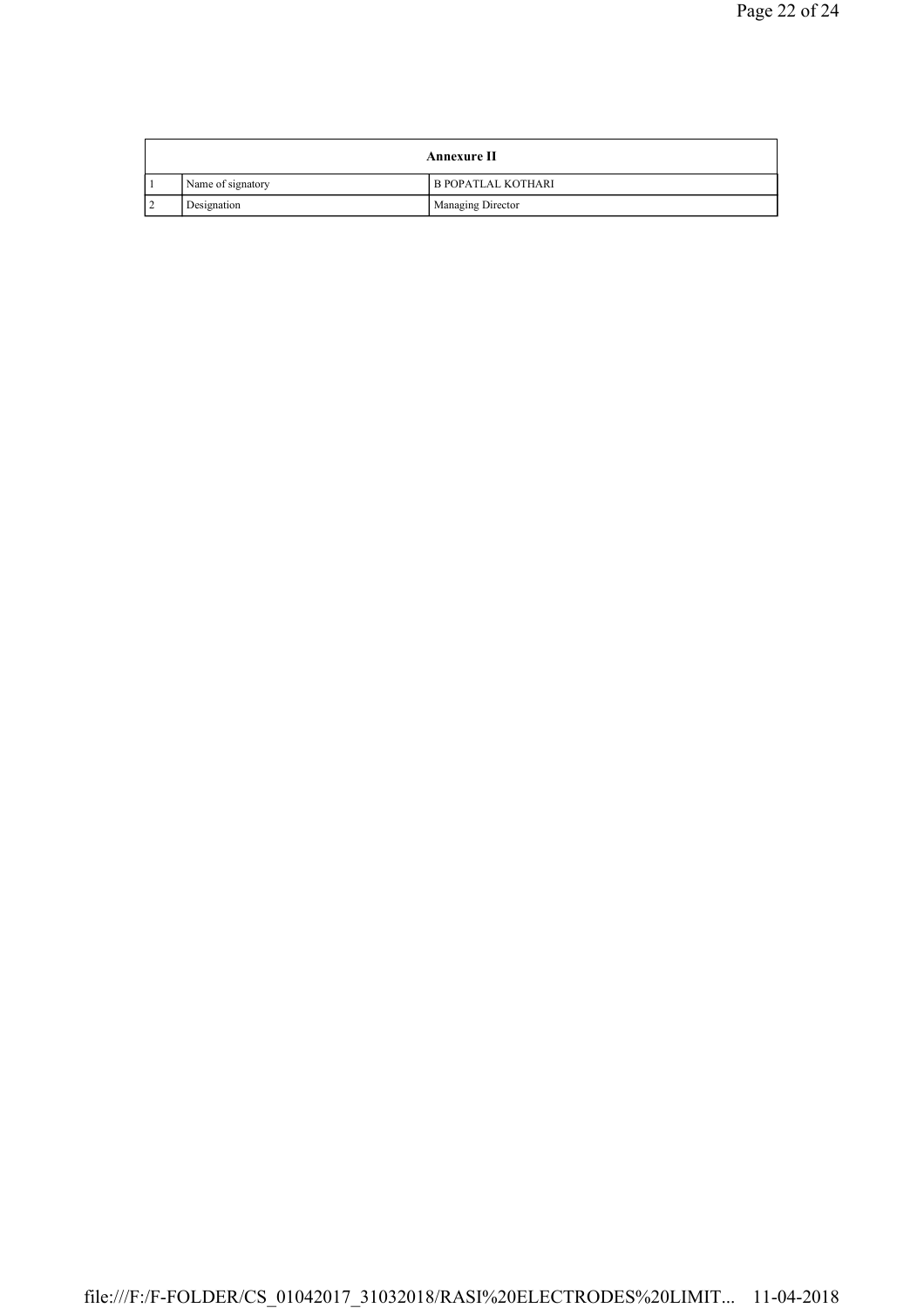| <b>Signatory Details</b> |                           |
|--------------------------|---------------------------|
| Name of signatory        | <b>B POPATLAL KOTHARI</b> |
| Designation of person    | <b>Managing Director</b>  |
| Place                    | <b>CHENNAI</b>            |
| Date                     | 11-04-2018                |